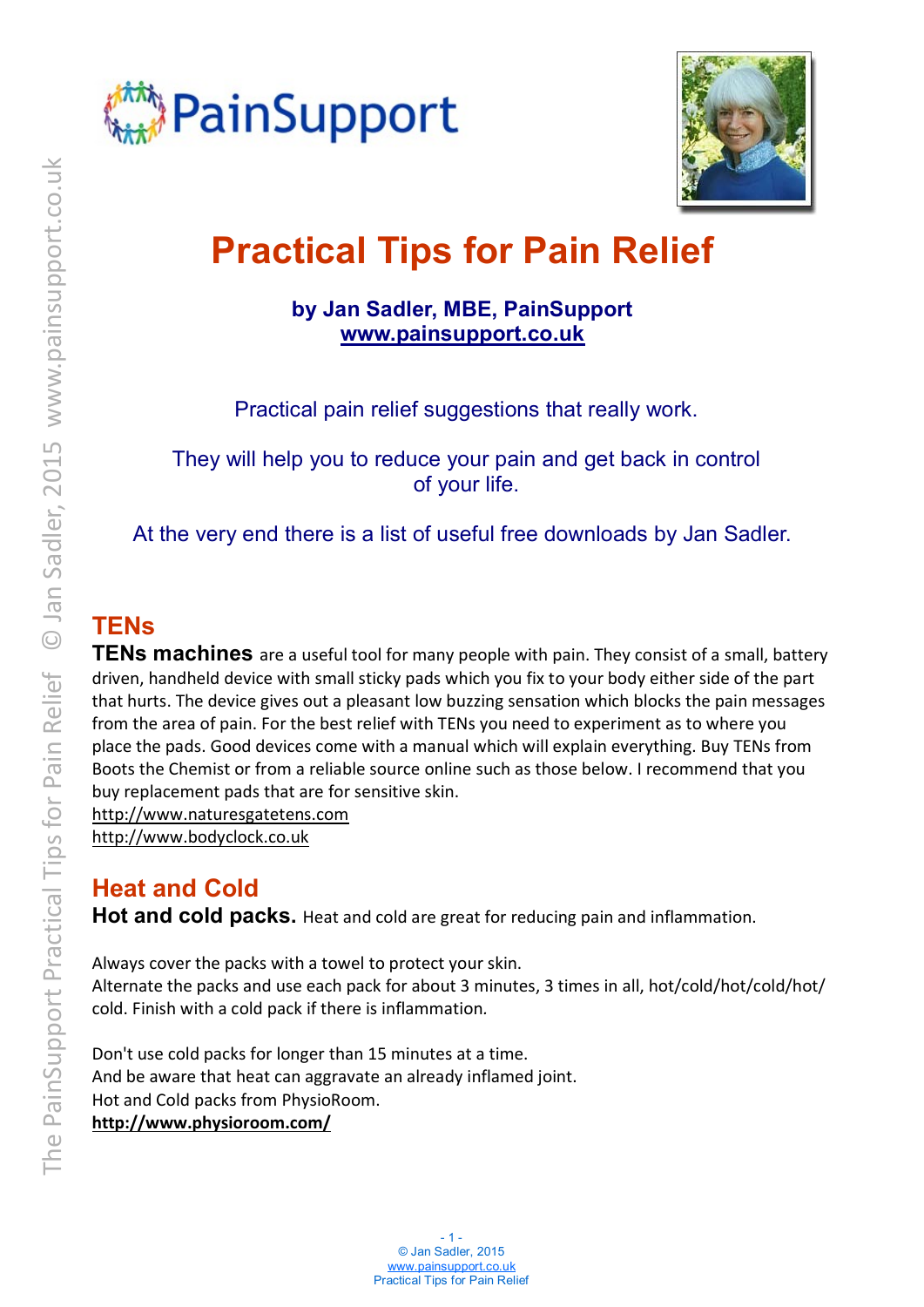

## **Heat and Cold, cont'd Spray, rub and roll-on relief.**

Various sprays, creams, gels and roll-ons deliver either heat or cold to bring relief by numbing nerve endings and increasing blood flow to the area, for faster healing.

Try *Biofreeze* or *Deep Heat.* You can also buy anti- inflammatory creams and gels such as *Ibuleve*. All can be bought over the counter at Boots and other pharmacies, or online. No prescription needed.

# **Your Breath**

Use vour breath, it's a great 'tool' to relieve pain and stress. Use this technique throughout the day and in bed at night.

Stop what you're doing – be still and bring your attention to your body.

Breathe in gently but deeply through your nose, make sure your abdomen rises and not your chest. Breathe out gently through your mouth, with a slight sigh. Make the out-breath longer than the in-breath.

Imagine all the pain flowing out with your breath. Relax around your mouth and gently smile on the out breath. Feel your body begin to soften and relax.

Enjoy the growing feelings of calm and being more in control.

Take 3 or 4 slow breaths like this when you feel under pressure from pain or stress.

# **Hands on pain relief**

**Change focus.** Your brain tends to concentrate on the newest physical sensations in your body - use this to your advantage.

First of all, notice the level of your pain. Then concentrate on one of your hands. Slowly and lightly rub your thumb and the fingers of that hand against each other for a minute or so and focus on the sensation you can feel in the fingers. Notice everything about it, texture, temperature, sensation, etc. Now notice your pain level - has it changed?

You can also use the rubbing sensation to remind yourself to take several slow deeper breaths which will also help to reduce any pain.

**Trigger points.** Marble-size knots in your muscles are called trigger points. Press the trigger point with enough pressure to see a white mark from your finger and hold for 30-50 seconds. It will hurt at first, but the pain should ease as you continue to press. If not, stop!

**Massage.** Massage is an ago old remedy that sooths and heals. You can massage parts of your body yourself or ask a friend or family member to do it for you. You can also have sessions with a professional masseur or aromatherapist. Use a massage oil, plain or perfumed to help your hands glide smoothly over your skin. Buy from somewhere reputable like Neal's Yard or The Body Shop.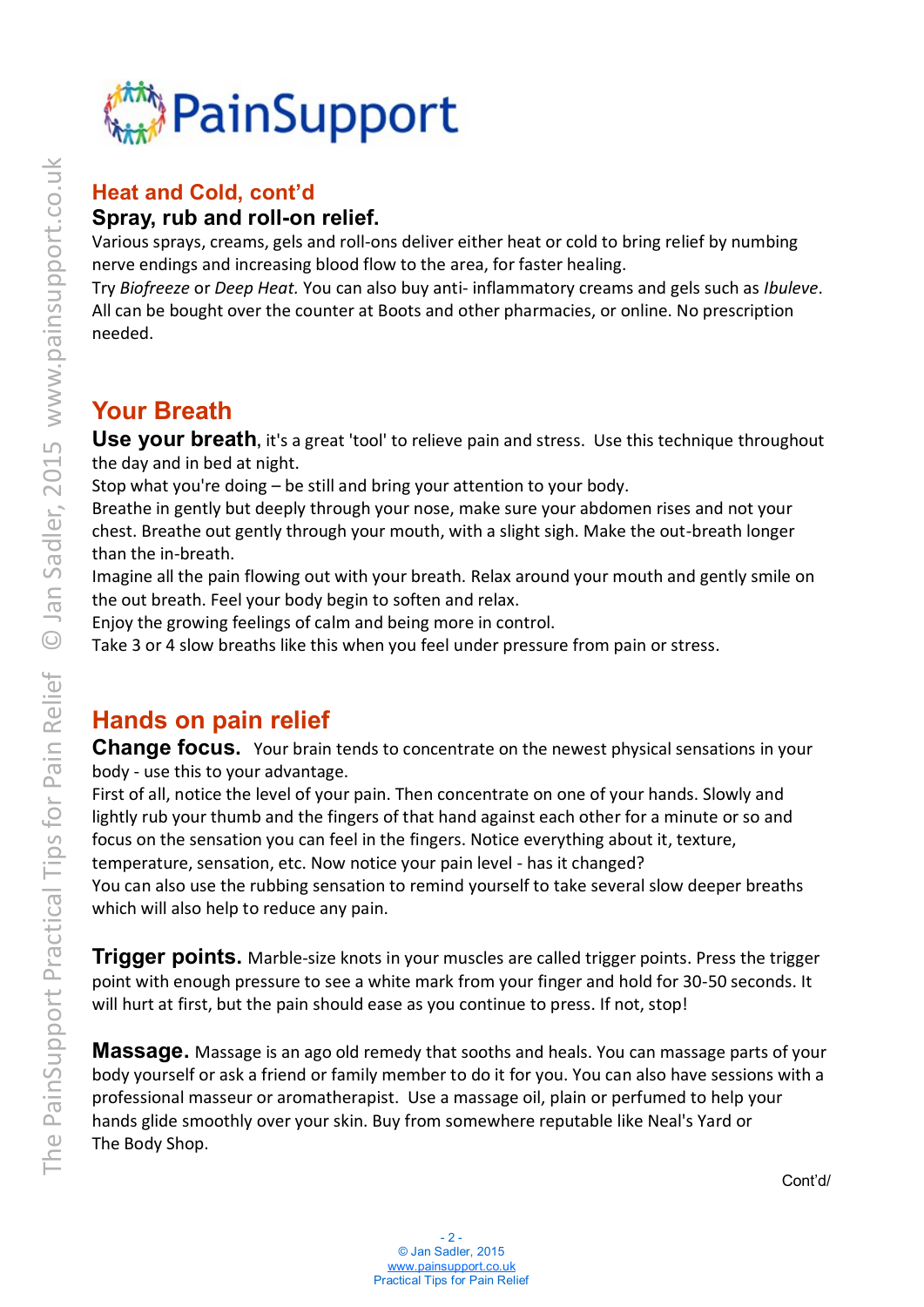

#### **Hands on pain relief Cont'd**

**Ease tension in your hands and body.** Massage each hand in turn. Grasp one hand between the thumb and index finger of the other hand and then massage each part of your hand, fingers and thumb in a circular motion. Include your palm and the base of your hand and all the joints, unless you have arthritis. Finish by pulling gently on each finger, one at a time.

**Relax your head.** Press your fingertips or thumbs against your temples and massage in a circular motion. Let your mouth drop slightly open as you do it to relax your jaw. Massage slowly in small circles all around your hairline.

## **Positions to ease pain**

I find the following positions helpful to ease sciatica and back pain.

1. If it is your back that hurts, try taking the pressure off by resting face down on the floor with your arms by your sides. Lie in this way for as long as is comfortable and until the pain settles down a little.

2. Lie on the floor, face up, with your bottom right up against an easy chair or sofa, with your legs on the seat, so your thighs are at a right angle with your body. This position will help to relieve the pressure on your lower back. Stay like this for as long as it helps.

3. Kneel close to the side of a dining chair, lean forward over the seat and let your head and arms flop down on the other side. Stay like this for two minutes maximum. This position can be especially good for relief from sciatica.

**NB** Please take care. Be sure you can get up and down from the floor by yourself. Also it's always best to check with your doctor or physiotherapist if any particular exercise is suitable for your condition, especially if you have headaches or heart problems.

#### **Keep Moving Take a Stretch Break**

Regular short stretch breaks taken during the day will help to ease pain and improve mobility.

Relieve neck and shoulder tension by stretching your arms as high as you can. Stretch and then stretch a little more, then release, bringing your arms down gently. Circle your shoulders forwards and backwards once or twice. Gently move your head from side to side and up and down, without straining or pushing. Let your jaw relax. Soften around your eyes. Take three deep breaths through your nose. Mentally let go of stress and tension as you breathe out through your mouth.

Cont'd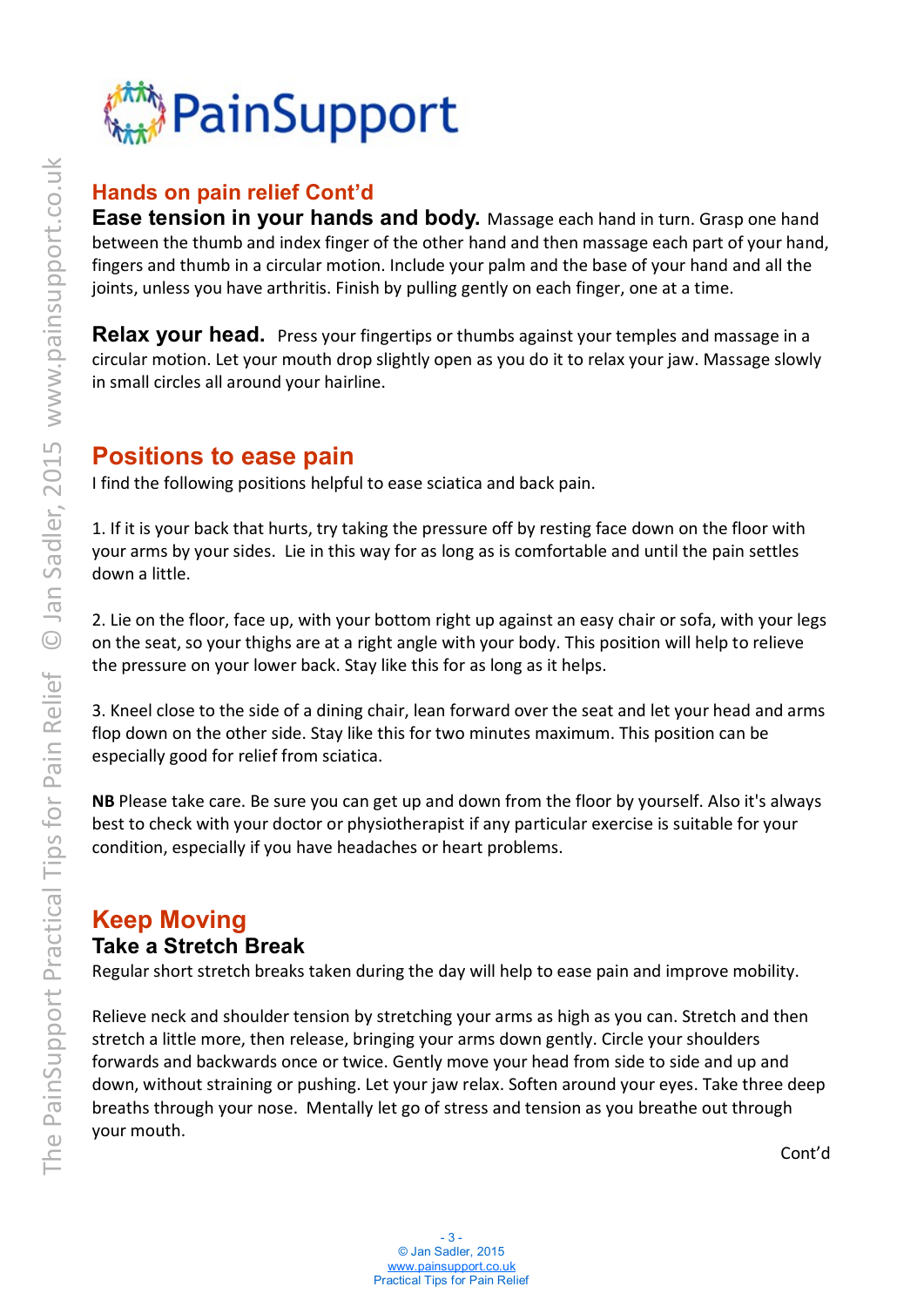

## **Bathtime**

Have warm baths or showers as often as you need as they help to ease the pain. Soaking in a tub full of warm water can work wonders when you're feeling stressed. The warm water relaxes you physically, loosening tight, stiff muscles. And, as a result, you relax mentally as well as physically.

#### **Sing in the shower or bath**

Singing in the shower or bath can give a boost to your mood and your health. Singing makes you breathe deeply which helps to lift your spirits and counteract anxiety – and reduce pain.

#### **Epsom salts**

Epsom salts are really good for easing muscle pain. Add 2 cups of Epsom salts to a bath and soak for at least 12 minutes two or three times a week. Buy the best grade you can find from a chemist or online. I found Elixir Epsom Salts BP FCC Food Grade from Amazon the cheapest and best, at time of going to print.

**<http://amzn.to/18UOHll>**

#### **Aroma-bath**

Try an aroma-bath with a few drops of some relaxing essential oils. Try this recipe, add to the running water:

3 drops lavender essential oil 3 drops clary sage essential oil 3 drops Roman chamomile essential oil

Buy pure essential oils from Baldwins: **[http://www.baldwins.co.uk](http://www.baldwins.co.uk/)**

## **Bedtime**

#### **Aromatherapy for peaceful sleep**

Lavender essential oil is especially useful for inducing a deep sense of peace and relaxation. Put a few drops of lavender oil on a cotton handkerchief or tissue placed under your pillowslip. The fragrance will help to lull you into sleep.

#### **Can't sleep? Worries at night?**

Before you go to bed, write anything that concerns you on a slip of paper and put it in a 'worry drawer', preferably not in the bedroom. So when you close the bedroom door, you leave your worries well behind.

If you wake, tell yourself there's no need to think about any of your worries now, you are safe in bed and now is the time for sleep.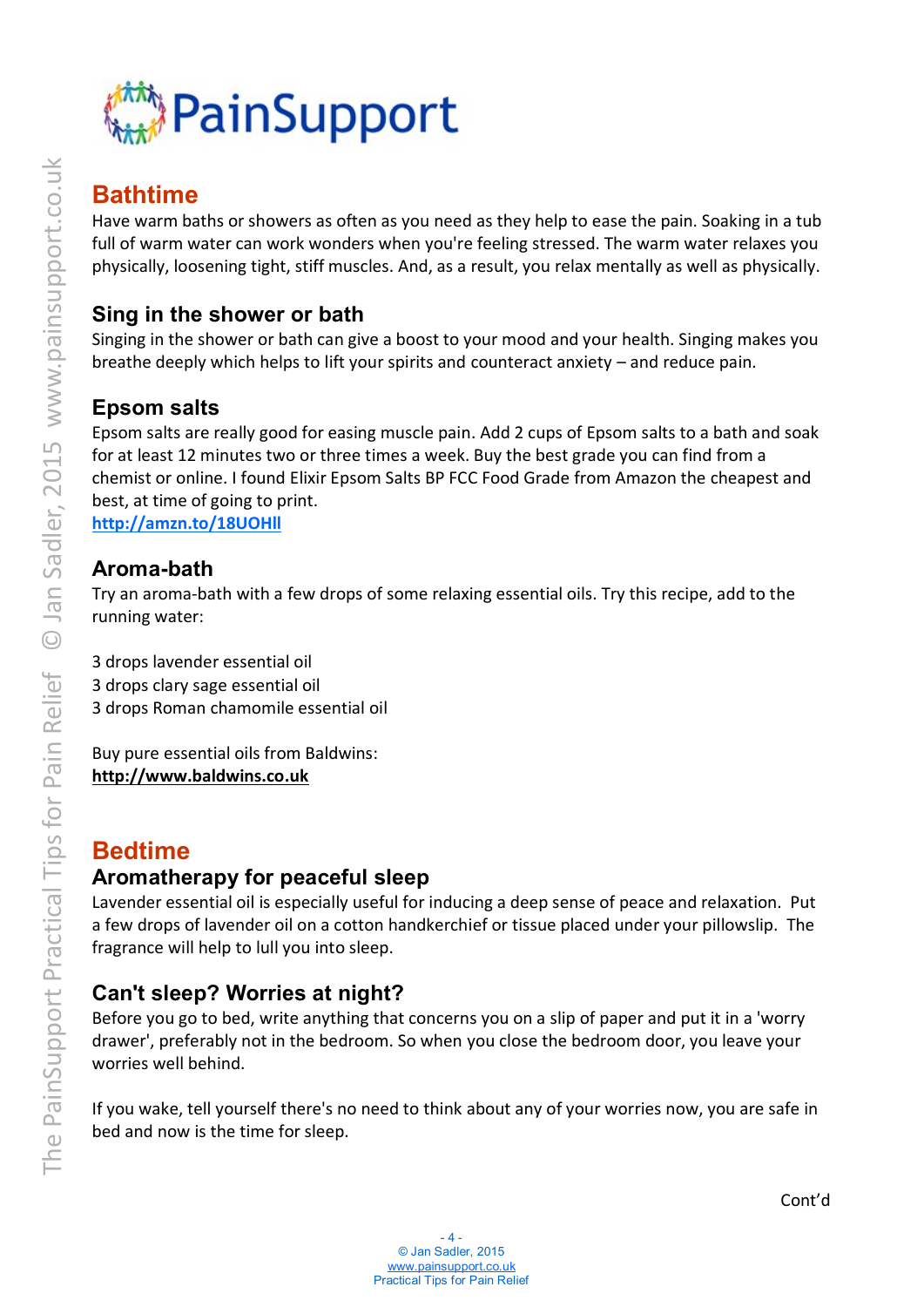

## **Bedtime Cont'd**

**Tell yourself** that after a good night's sleep you will be ready to deal with the worries tomorrow and that daytime is the best time for decision making. This will help your mind to rest and relax into sleep.

See 'Notebooks' below for a good idea for a calm and peaceful mind before sleep.

Try Jan Sadler's A Good Night's Sleep Book, CD or Download. **<http://painsupport.co.uk/shop/>**

## **Notebooks**

**A notebook and a pencil** are wonderful 'tools'. Researchers have discovered that people who keep a notebook of events and incidents each day feel as though they are more in control of their lives. They also found they are very much happier than those who do not. You could use the notebook for:

- Jotting down your thoughts and feelings during the day.
- Ideas for future or ongoing projects.
- Commitments you make.
- Things you need to do.
- Things you would like to do.

- And most importantly, all and any 'good' or enjoyable things that happen each day. Use the book as a treasure trove of positive sayings, events, thoughts, observations, etc. At bedtime, re-read them or re-imagine at least three things from your day. This is a great tip for a peaceful mind and to fall asleep easily.

## **Distraction methods**

**Take regular breaks during the day.** Spend 5-10 minutes to read something uplifting or humorous, or chat with a friend. Small breaks help to prevent your mind and body from becoming fatigued, a major source of stress.

One of the best ways to deal with pain or a stressful situation is to find an activity that distracts your attention. Almost anything you find captivating will take your attention away from the pain or stress. Your personal distraction could be anything, such as baking, painting, reading, writing, a crossword or Sudoku, gardening, sewing, etc. etc. It doesn't matter what it is provided you are totally engrossed in doing it.

It's a proven fact that soothing music can be distracting and relaxing. The type of music you choose is entirely up to you. Buy a CD or cassette featuring soft, modern ballads, gentle classics, smooth jazz, or New Age music. When you feel stressed, pop the music into the player and let the music carry you away – or if you prefer, choose something loud and lively.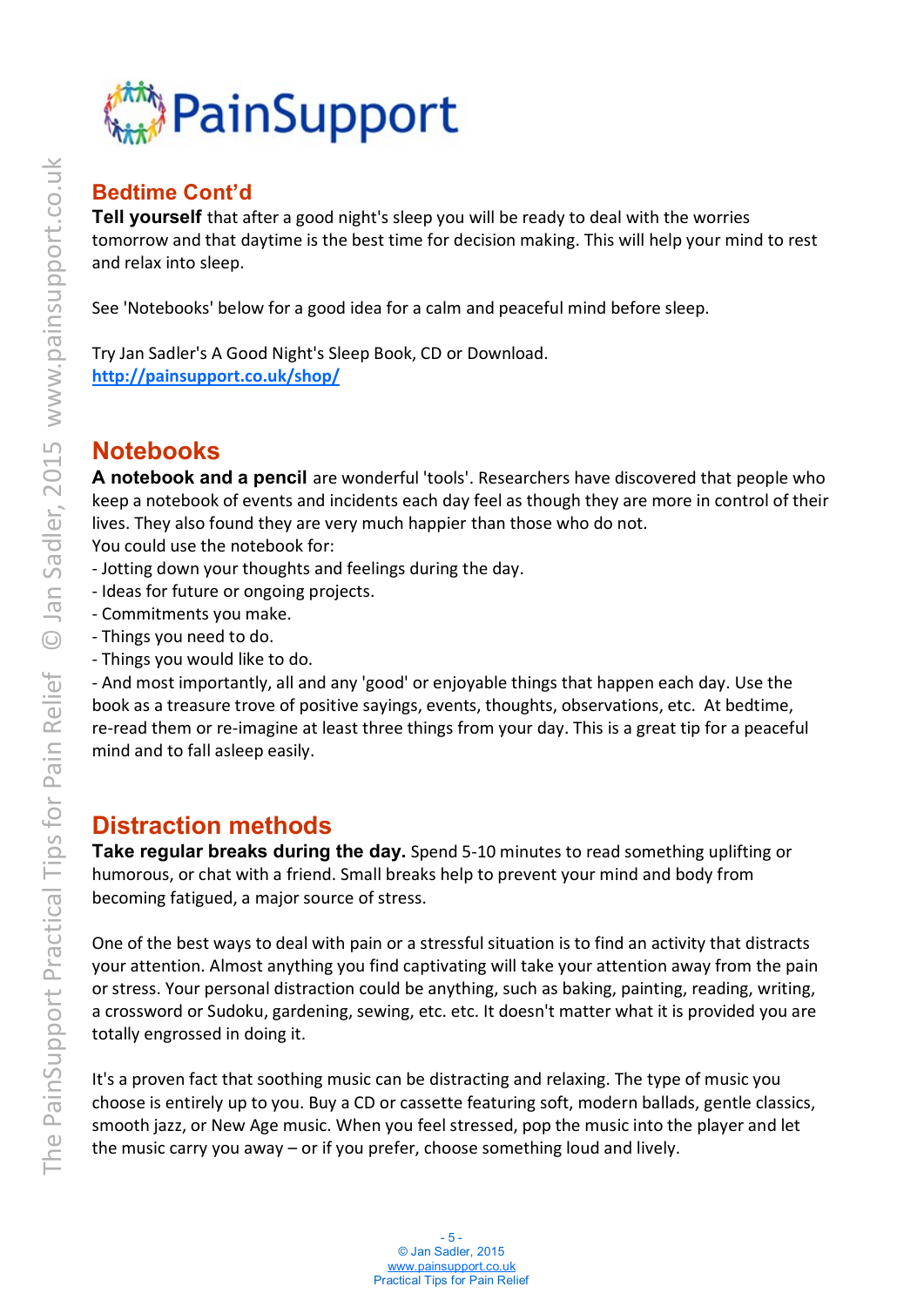

# **Therapies**

There are all kinds of different therapies you could try, ranging from the 'hands on' acupuncture to osteopathy and chiropractic to help with your emotions and thoughts such as psychotherapy and cognitive behaviour therapy (CBT). If a therapy appeals to you, make sure you get on well with the therapist and that they are properly qualified. You can search for this sort of information on the internet. If something isn't working for you after about six sessions, it probably won't help. **<http://painsupport.co.uk/help-advice/therapies/>**

# **Useful Download Printables - Free**

#### **Your Toolkit**

A most helpful outline of the various methods of pain management, such as pacing, relaxation, etc. **<http://painsupport.co.uk/wp-content/uploads/2014/11/toolkit.pdf>**

**'How to Find a Diagnosis'**, tips to read and also a checklist for you to complete **<http://painsupport.co.uk/wp-content/uploads/2014/11/diagnosistipsandchecklist.pdf>**

#### **Pain Logs**

Print as many copies as you need of each log. It's helpful to complete each record for about a week. The pain log might be just for your own personal interest or perhaps to show to your doctor/therapist/family/friends to help them understand how your pain affects you and how it affects your daily life.

**1. The Pain Levels log** below will be a record of your actual pain level. Print as many copies as you need.

**<http://painsupport.co.uk/wp-content/uploads/2014/06/painlevelslog.pdf>**

**2. The Pain, Feelings and Activity log** below will help you to discover how your activities and feelings may affect your pain. Print as many copies as you need. **[http://painsupport.co.uk/wp-content/uploads/2014/06/](http://painsupport.co.uk/wp-content/uploads/2014/06/painfeelingsandactivitylog.pdf) [painfeelingsandactivitylog.pdf](http://painsupport.co.uk/wp-content/uploads/2014/06/painfeelingsandactivitylog.pdf)** 

**'Affirmations/Mood Changers/Feel-good Words' - worksheet <http://painsupport.co.uk/wp-content/uploads/2014/06/feelgoodwords.pdf>**

**How to be as Well as Possible - Every Day - worksheet <http://painsupport.co.uk/wp-content/uploads/2014/11/needtodo3.pdf>**

**Relaxation Collection 1. Visualisation & relaxation techniques <http://painsupport.co.uk/wp-content/uploads/2014/11/relax1.pdf>**

**Relaxation Collection 2. Relaxation & relief from stress <http://painsupport.co.uk/wp-content/uploads/2014/11/relax2.pdf>**